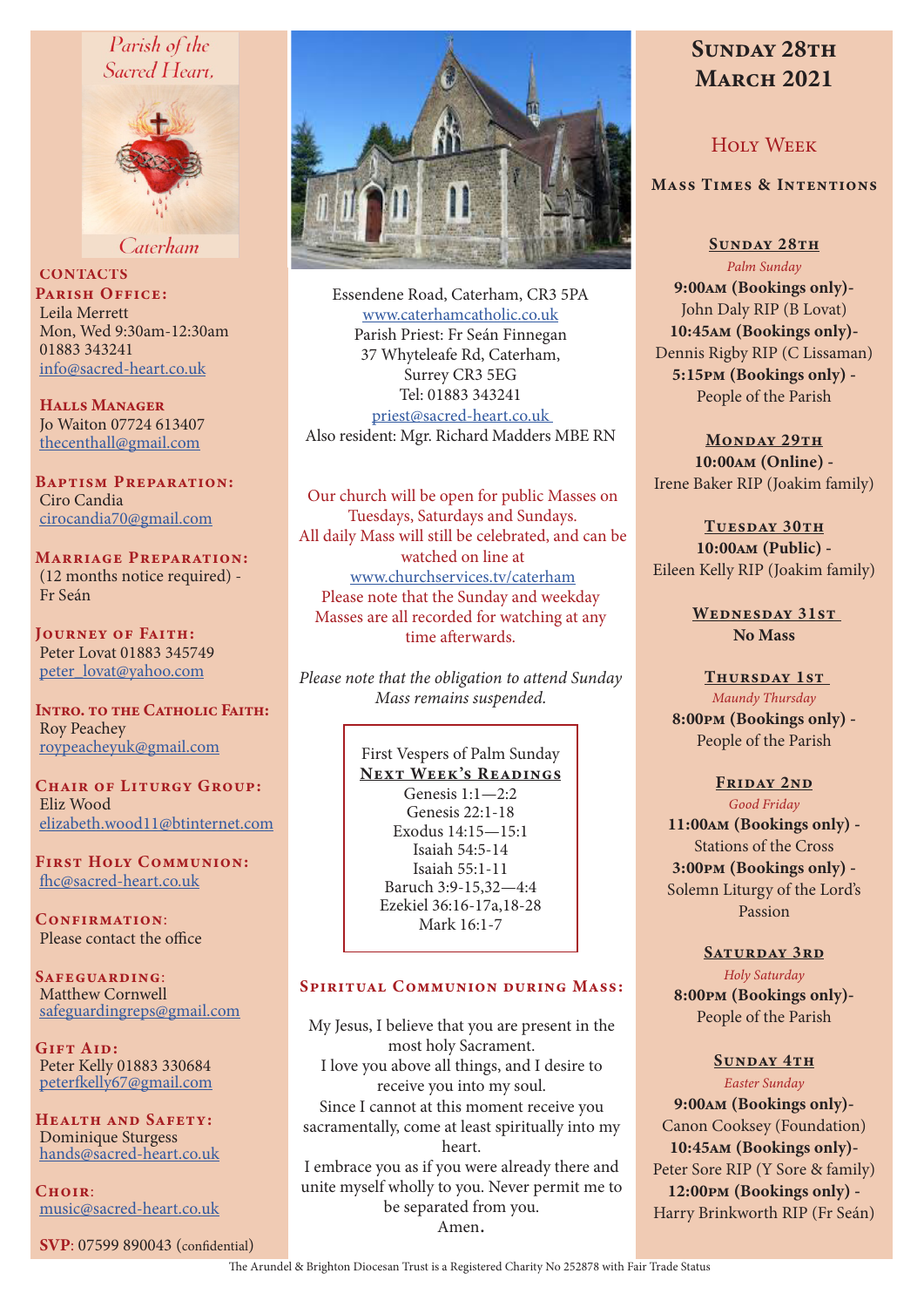Your Prayers are requested for the following people who are ill or housebound: Jimmy Mullen; Eileen, Mel & Rose Lattimore; Bryan Smith; John Gilford; Tabitha Harrison; Joe Kelly; Charmaine Wise; Richard Sowa; Val Williams; Emma Newton; Charley Lunn; Ursula Koh; Fr John Hartley; Maribel Chambers; Patricia Howlett; Reef Albert; Peggy Wheeldon; John Monk; Liz Leake; Sandra; Pascal Périssat; Holly Osman; Edmond Kelly; Julian Gavin; Emma Cook; Susie; Shirley Clarke; Colin Fields; Mary Power & John Lowrie.

### Easter Mass bookings - update

 Our bookings team have been busy so please reserve your seats as soon as possible to avoid disappointment. Please remember that Easter Sunday Masses must also be booked.

Our bookable Masses are as follows:

- Maundy Thursday at 8pm; (fully booked)
- Good Friday at 3pm; (fully booked), Stations of the Cross will at 11am.
- Easter Vigil on Saturday 3rd April at 8pm (fully booked); and
- Easter Sunday on 4th April at 9am (fully booked), 10:45am (fully booked) & 12 noon

We are please to be able to offer a third Easter Sunday Mass thanks to Mgr Richard Madders at 12 noon.

Please note that the seating arrangements have been made to enable as many people as possible to be able to attend and as such pews have been strictly allocated. We kindly ask that those attending Mass please accept where they are seated and do not request to move. It can cause embarrassment to our stewards and could mean that we cannot seat other parishioners. We are a Parish of over well over 500 families and due to social distancing restrictions we are only able to accommodate approximately 100 people safely in the Church.

The bookings team would like to express their thanks to those that have kindly given up a space at one of the Tridiuum Masses so that as many Parishioners as possible can attend over Easter.

For bookings, please give your name, parish track & trace number, how many people from your bubble or household will attend and finally please state which Mass(es)/ceremonies you would like to book seats for.

bookings@sacred-heart.co.uk

## MADARA UPDATE

Fr Firas reports that he is now much better and expects to return to normal activities very soon. He is very grateful for all our prayers.

The virus continues to cause huge problems in Jordan. 9 thousand new cases were reported yesterday. All mosques and churches are closed. A 12 hour curfew is in place from 6pm each evening. So far there is no large scale vaccination programme in place

Please continue with your generous financial contributions via the Lenten Alms. The funds will then be forwarded to the Madaba parish account after Easter

## Mass participation via the telephone

If you are not able to follow Mass on line there is now the option to participate via the phone. Mass will come from Middlesbrough Cathedral at 11:30am on Sunday's. Please call 01642 130120 five minuets before Mass to join.

### WEEKLY OFFERING

If you would like to make your weekly offering (though of course there is no obligation or expectation to do so), you are welcome to save it up until you are able to come to Mass, or you may put your envelope through the Parish Office door. Alternatively, you can donate online. This donation page works across browsers, on mobile, desktop and tablet devices. https://portal.mydona.com/assets/webPay/index.php?cid=27

Please note that all donations made via MyDona, directly to the bank account and into the collection baskets between Wednesday 31st March and Wednesday 7th April will be considered as your Easter Offering to Fr Seán.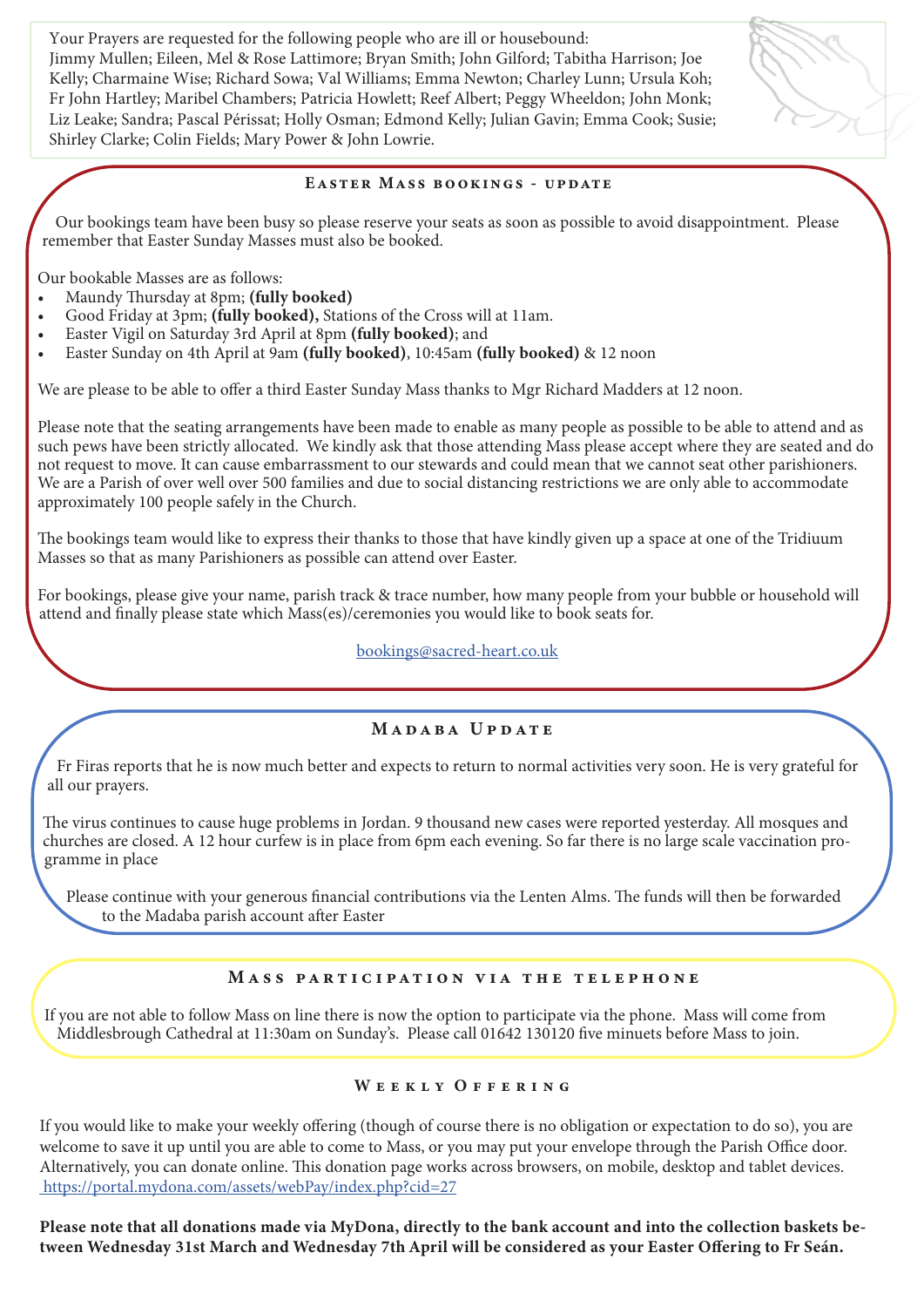

Please remember in your prayers the souls of: Richard Ahearn RIP whose funeral will be held here on Monday 12th April at 11:45am. Enny Martin RIP whose funeral will be held here on Monday 19th April 2021 at 10am; and Josephine Davis RIP whose funeral will be held hear on Friday 23rd April at 2:30pm; May their souls rest in peace.

If you would like to attend a funeral, please contact the family first as attendance is restricted.

## Holy Week

#### • The STATIONS OF THE CROSS –

Wednesday @ 11.00am online These Stations will reflect on the suffering of Christ in the light of the covid pandemic.

Good Friday @ 11.00am – a public service please book to attend. These Stations will be a traditional reflection on Christ's passion and death.

• A reflection for Maundy Thursday *(taken from At Your Side. By Raymond Friel & David Wells)*

Whom do we serve? Who serves us What do we do with our power? What power do we have? Who do you think we are in this world? What are we here for? To serve Or to be served?

Lord, you showed us the way. For the avoidance of doubt, your best sermons Were what you did, like at the Last Supper: on your knees. Washing the dusty feet of your disciples. That was too much for Peter, still not getting it, Despite all that time spent together.

On your last night,Just hours away from the madness of trial by the human race, you gave us no less than yourself, and made it very simple for all those who dared to follow you: do the same.

Jesus goes 'outside the city'; he goes to the place where people suffer and are humiliated, the place where people throw stuff out, including other people. *Rowan Williams*

## • Collection for the Holy Places

This collection is traditionally taken on Good Friday and helps to support the upkeep of all Holy places in the Middle East. Those who rely on pilgrims travelling to places like Jerusalem, Bethlehem and Madaba are in severe poverty as this collection wasn't taken last year and the pilgrims now cannot travel to support them. "the loss of work, due to the absence of pilgrims, and the consequent difficulty in living with dignity and providing for their families and children," A Cardinal wrote a letter to bishops reminding them about the annual collection. He said that money is critical to effectively help Christians in the Middle East who seek "to be the salt, light, and leaven of the Gospel."

The money has maintained more than 1,000 homes for Christian families, created 1,200 jobs for Christian workers, and preserved 65 shrines devoted to Jesus and the prophets. Please be as generous as you can to help and support the people of the Middle East.

• Please remember in your prayers -

The people of the Middle East suffering the effects of poverty, war and a lack of hope.

The major governments are asked to support every effort to share the vaccines with poorer countries.

Those who have suffered the worst effects of the pandemic

*My God, my God why have you forsaken me*